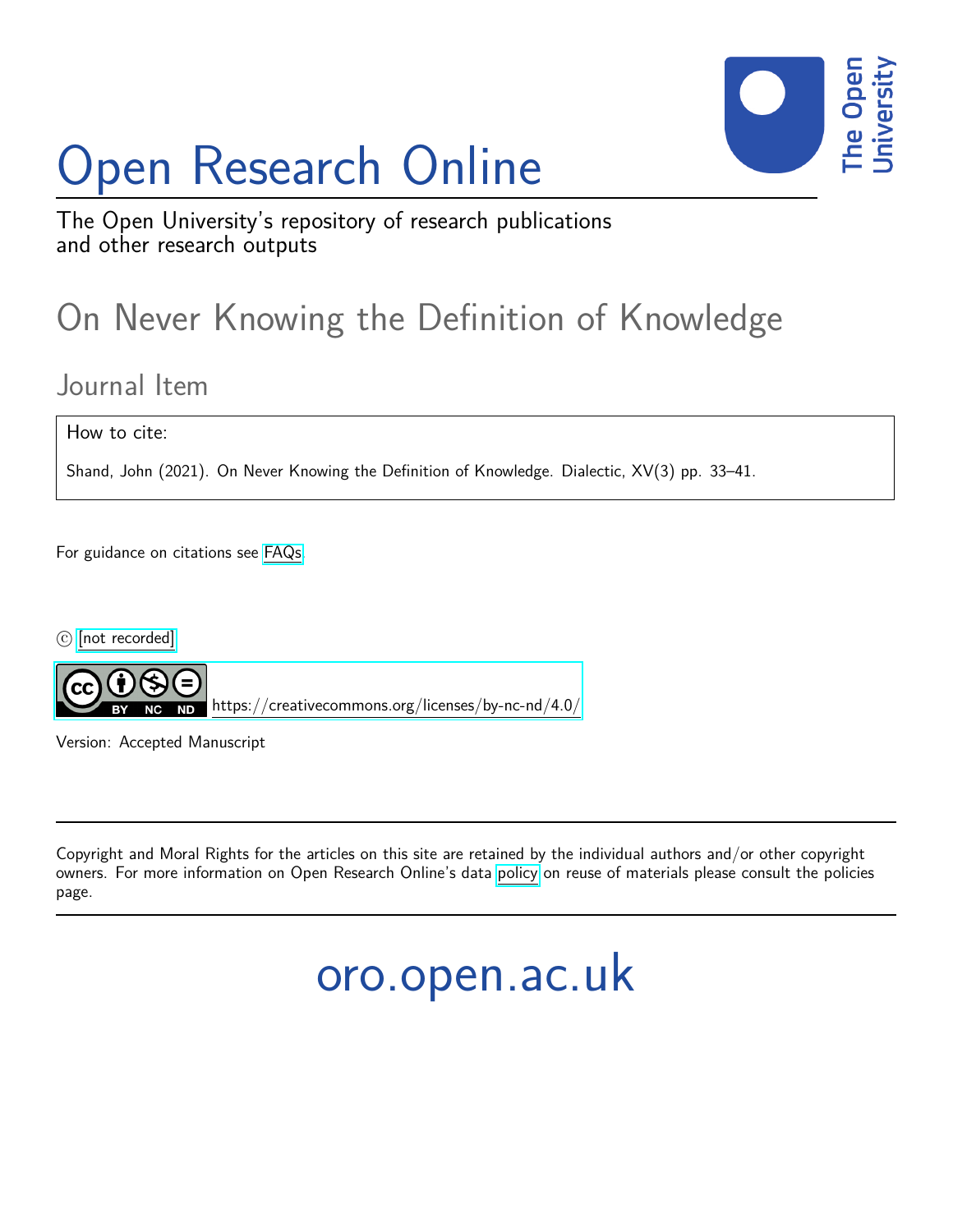*Dialectic*, Volume XV, Issue 3, Autumn 2021. ISSN 2754-8856. <https://uoydialecticjournal.wordpress.com/> [https://issuu.com/dialecticjournal/docs/online\\_issn\\_autumn\\_2021\\_issue](https://issuu.com/dialecticjournal/docs/online_issn_autumn_2021_issue)

#### **On Never Knowing the Definition of Knowledge**

John Shand is a Visiting Fellow in Philosophy at the Open University – [john.shand@open.ac.uk](about:blank)

#### **Introduction**

The aim of this paper is to show that although there may be a correct definition of knowledge – that there is a correct definition of knowledge is, and need not be, asserted or denied for the purpose of the argument here – we could never know that we had the correct definition of knowledge. This is because in order to know that a definition of knowledge is correct we would have to already be in possession of a correct understanding of what knowledge is, otherwise we could not be in position to say that we *know* a definition of knowledge is correct. Clearly any proposed definition cannot be used to affirm its own correctness on pain of vicious justificatory circularity. In that case we would have to call upon a non-definitional account of what knowledge is. The problem then is that there is no agreed non-definitional account of knowledge and such accounts may be incompatible with each other. Indeed to undercut the vagueness and variety of non-definitional accounts of knowledge, to settle what is knowledge and what is not knowledge, was the point of aiming at a once-and-for-all definition. But that just takes us back to the problem of using a definition to affirm its own correctness. What remains the case is that we do not have an agreed understanding of what knowledge is and therefore we cannot be in a position to know that we have ever have a correct definition of knowledge even if we have it.

#### **Consider K**

K is a proposed definition of knowledge. By this is meant a real definition, not a stipulative or lexical definition. If K is correct, all and only things that fall under the definition are knowledge. If something fits the definition it is knowledge, and if something does not fit the definition it is not knowledge. Such definitions are usually formed up as a set of necessary and sufficient conditions. There is no commitment here, nor need there be, as to whether knowledge is or is not definable. The question of whether knowledge is 'luminous' is  $i$ irrelevant.<sup>1</sup> Rather it is supposed for the sake of argument that knowledge is definable.

#### **Testing definitions for correctness**

As the argument here generally refers to all possible definitions of knowledge, therefore giving a particular example of a definition of knowledge would be inappropriate and beside the point. But we can illustrate the general mechanism of how one might determine whether a definition K is correct or not as a definition of knowledge. Definitions, such as that for

<sup>&</sup>lt;sup>1</sup> See on this (Williamson, 2000). And in a different way (Cook Wilson, 1926, p.39-40). Also (Zagzebski, 1994).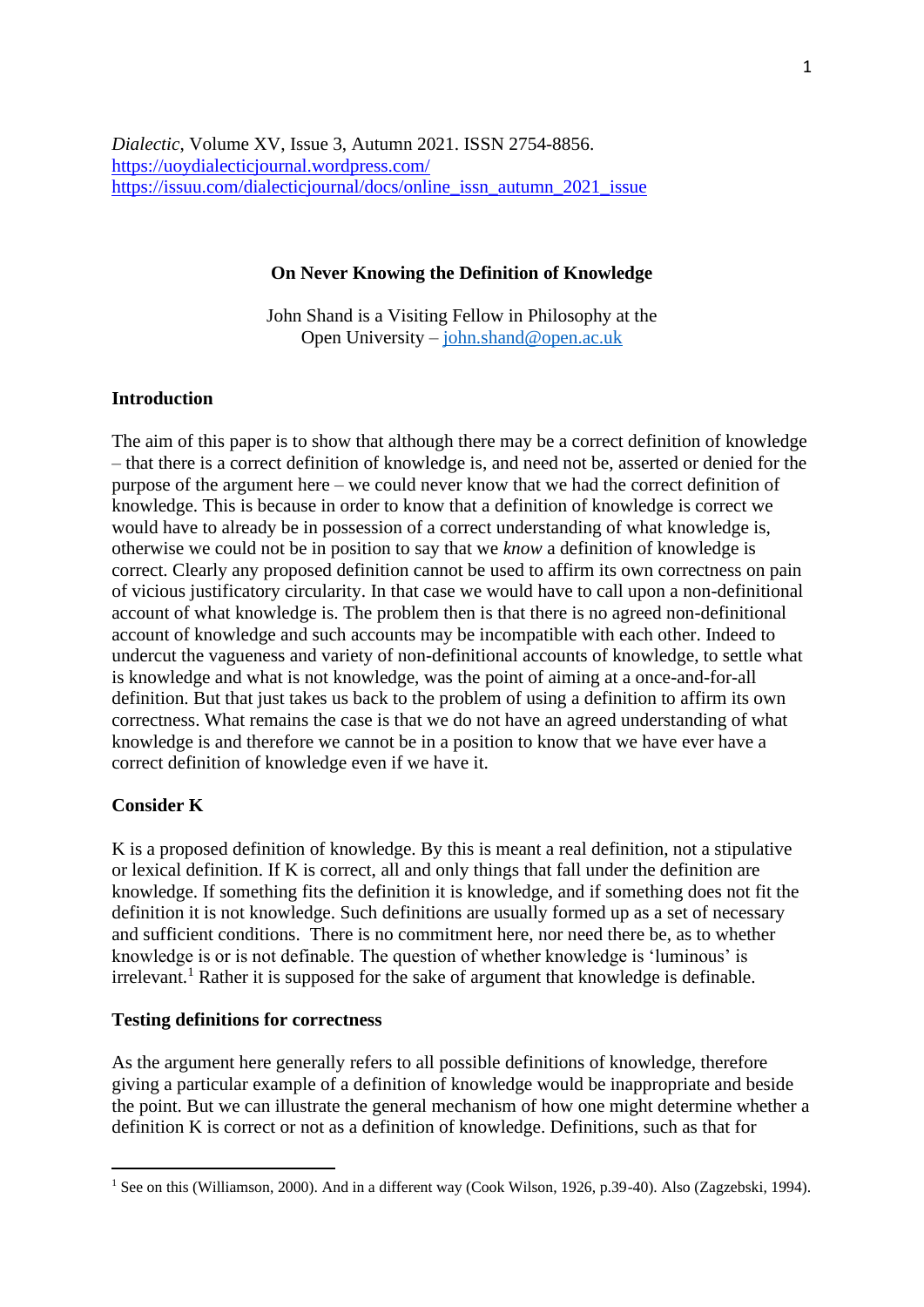knowledge, are usually couched in a set of necessary and sufficient conditions. Thus K=abc, where each condition a, b, and c is necessary and they are jointly sufficient. This means respectively that there can be no instance of knowledge that does not have the feature a or b or c, and anything that has together the features abc *is* knowledge. This gives a way of testing whether a definition is correct. If we find an instance of knowledge that does not have any one or more of the features a or b or c, then the definition has failed to provide the necessary conditions for knowledge. If we find an instance of something that is not knowledge but has all the features abc, then the definition has failed to provide the sufficient conditions for knowledge. But here you can see the problem immediately: how are we to *know* that instances we pick out to test the definition are respectively instances of knowledge and not knowledge. Without knowing that, we cannot know whether the definition of knowledge K in question is correct or has failed.

#### **Being in a position to know whether a definition of knowledge is correct**

But what is it for us to be in the position where we may say that the definition K is correct or incorrect? Surely the only position where this may be the case is when we know the definition is correct or incorrect. This is not to say the definition cannot be correct or incorrect without our knowing it to be so. But what use could that be to us? Without knowing that the definition is correct it cannot justifiable and reasonable count for us as a definition of knowledge regardless of whether it is correct or not. To say that we may nevertheless treat it as the correct definition of knowledge would be an arbitrary gamble. How is it possible for us to know whether the definition of knowledge is the correct definition of knowledge?<sup>2</sup>

#### **Using the definition**

One way would be to see whether we know it to be the correct definition of knowledge according to the definition of knowledge K. But this would be hopelessly justificatorally circular whereby we say we know K is correct by checking that knowledge of K's correctness accords with knowing as defined by K.

#### **Using another definition**

If we cannot know that K is correct by checking the definition according to K, then we must, in order to do so, know what knowledge is independently of K.

This could be according to another definition of knowledge K1. But this would get us nowhere as far as knowing whether K is correct as it would start an infinite regress of definitions and our knowing that K is correct according to K1, and K1 is correct according to K2, and so on. It also supposes that there may be more than one definition of knowledge, and then if they were not logically identical, there would have to be some way of overarchingly deciding what knowledge really was out of all the possible definitions, which would return us to a singular definition. So we have to suppose that there is some K that is the unique definition of knowledge.

#### **Non-definitional understanding of knowledge**

 $2$  In a general paper on definitions, I generalize problems with knowing if definitions are correct or not. But the case of the definition of knowledge itself presents additional difficulties because of logical self-reference. See (Shand, 2008).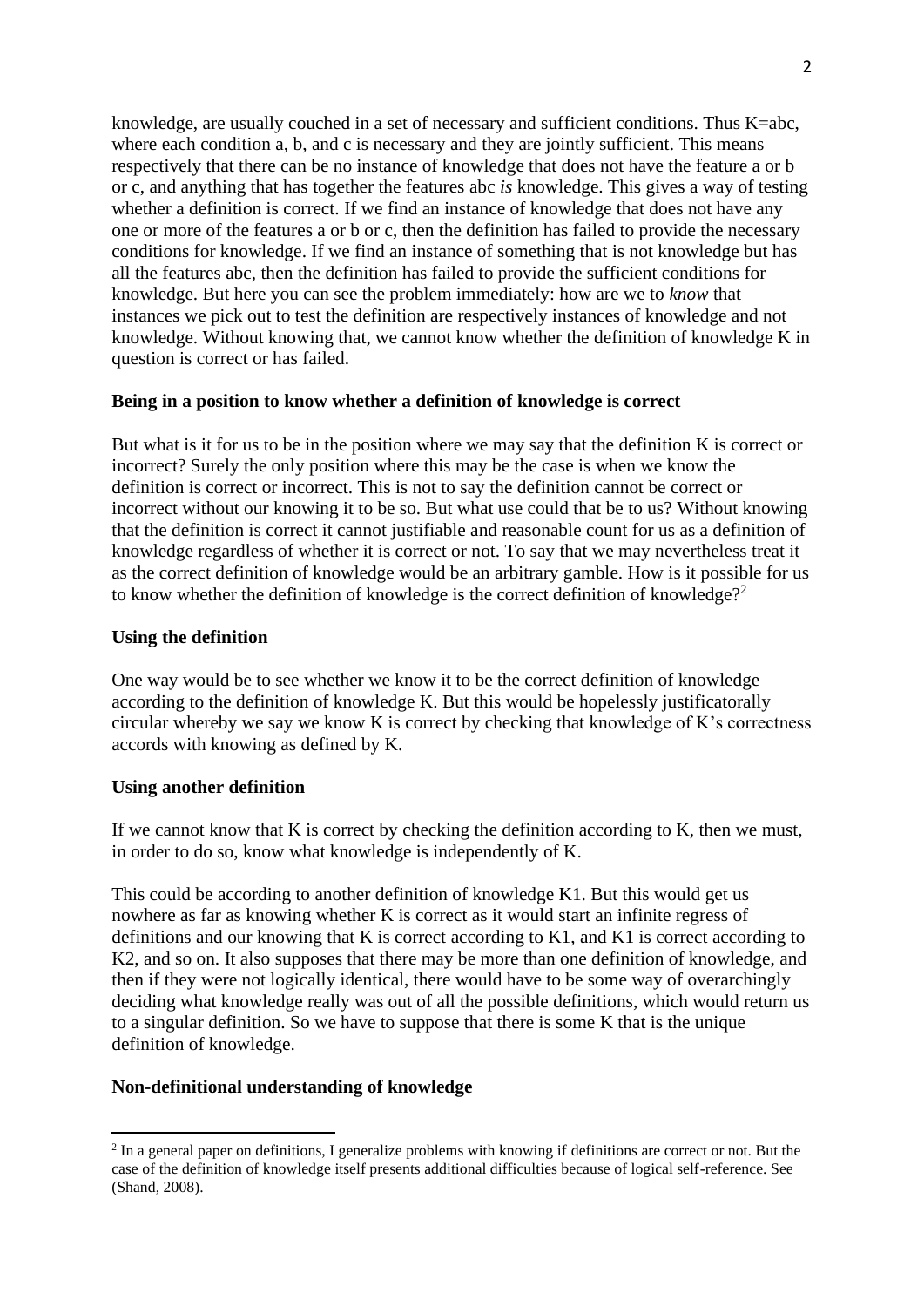If our knowing that K is correct cannot be derived from any definition of knowledge, including that given by K, it must be the case, if we are to know K is correct at all, we would have to know what knowledge is in some non-definitional way. But what could this amount to? What would knowing what knowledge is in a way that does not appeal to a definition amount to? On a purely practical utility level of pointlessness, it is hard to understand what the value of trying to define knowledge is if we already know all and only the things that count as knowledge, that is what knowledge is, by some means other than consulting a definition.

It certainly seems that people do seem to suppose that they know what knowledge is without consulting a definition of it, otherwise how would the definition ever be assessed or tested? When a definition is proposed it is usually assessed on the basis of examples and counterexamples compared to the necessary and sufficient conditions comprising the definition. But in order to be used validly as examples and counterexamples, by which means we might know that the definition of knowledge K is correct or not, we would have to know that they were examples of knowledge and counterexamples of not-knowledge. We have already seen on pain of circularity that the definition cannot help us with that. Yet the common parlance is: here is a proposed definition of knowledge K, but it cannot be a correct definition of knowledge as something K counts as knowledge is 'obviously' or 'clearly' not knowledge, or alternatively something that 'obviously' or 'clearly' is knowledge is not counted as such by K. It is hard on this basis to see how any assessment of a proposed definition of knowledge may be made, for what is the basis for saying that the counterexample is, or is not, obviously not knowledge?

What would a nondefinitional knowing what knowledge is amount to? An intuition? A particular feeling that you know something? Knowing it (that is knowledge) when you see it? What people agree to calling knowing something or call knowledge? None of these seem a very sound way of judging the correctness or the incorrectness of K, which can only be founded on something that puts us in a position to know that K is the correct definition of knowledge. As the various nondefinitional accounts of knowledge may not be all logically identical, and may indeed be contradictory, as what falls under 'know', one would have to find a way of deciding between them and have some kind of overarching understanding of what knowledge is. What features are required or not required for saying someone knows something is highly contentious. It is highly unsettled what features must and must not be a feature of knowledge.<sup>3</sup> In that case we would be no better off than before in trying to assess whether K is correct, as we would instead be in a position of having to assess which of the nondefinitional accounts of knowing or knowledge is correct, which in the case of determining whether K is correct was the whole point of appealing to a nondefinitional account of knowing or knowledge. One thing is for certain, that there are no agreed criteria or conditions for knowing whether something counts as a counterexample to K, therefore through no counterexample may it be shown that  $K$  is or is not, as example suggests that it is,

<sup>&</sup>lt;sup>3</sup> A good example is 'The Rocking-horse Winner', a short story by D. H. Lawrence. This is nicely explicated and explored in (Hamlyn, 1977, pp. 81-82). Whenever a boy sits on a rocking-horse he consistently gets the winner of a horse race right. At this level of rightness we would quite likely say that he knows the winner, without there being any idea of how he knows, any rationale for how he might come to know, despite that often being regarded as a condition for knowledge. Another example is that even truth, often thought uncontentious, has been disputed as a necessary condition for knowledge. (Popovic, 2015) The point here is not whether the argument for that is correct or not, but that even that is respectably disputable and leaves what knowledge is unsettled in such a way that we are in no position to assess a definition of knowledge as correct. The necessary connection between knowledge and belief may also be broken, or at least challenged, with a distinction between subjective and objective knowledge. (Popper, 1979).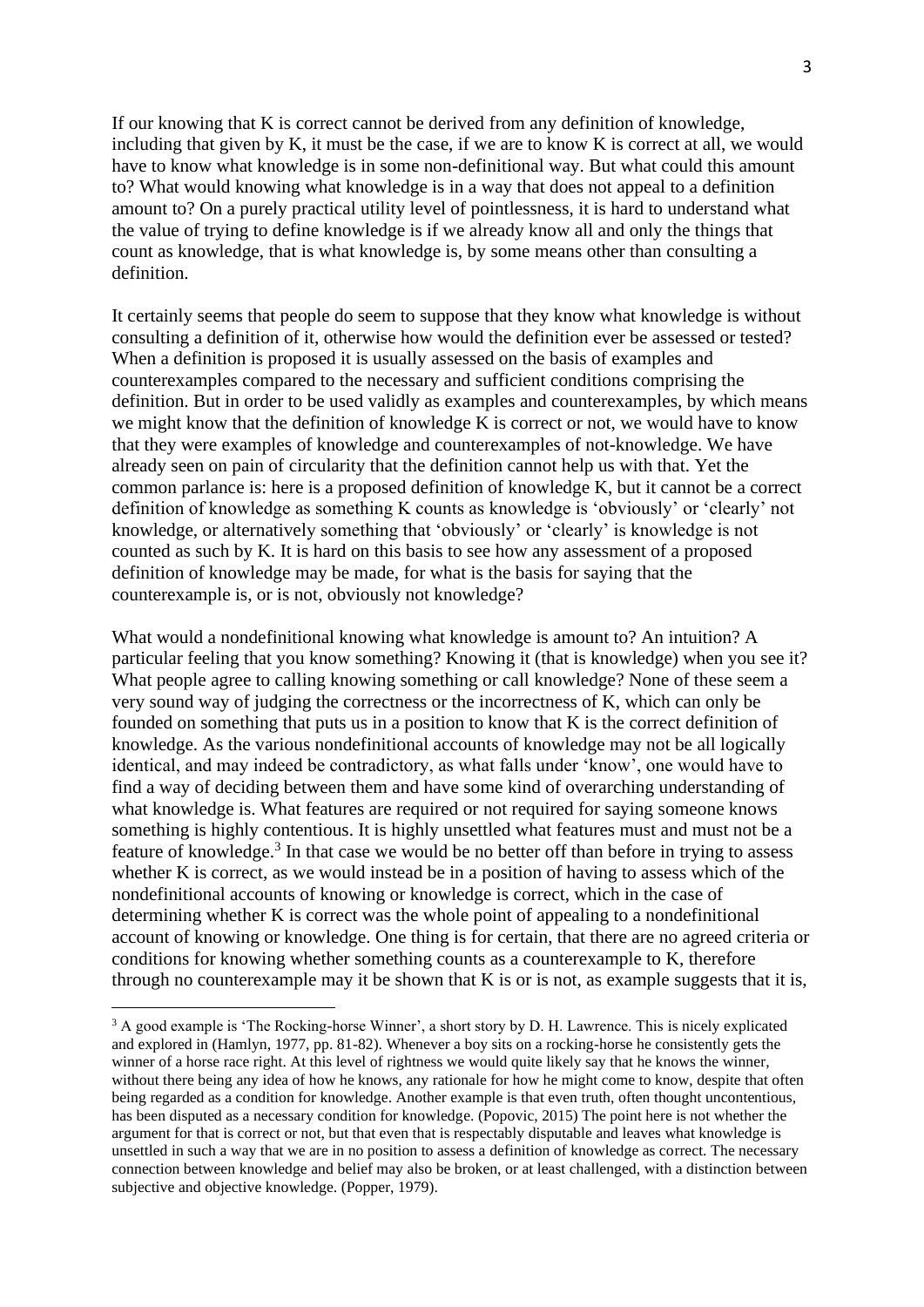the correct or incorrect definition of knowledge. One would have to be sure one knows that any putative counterexample is an instance of knowledge or not knowledge for it to count as an example or counterexample to test the validity or correctness of K.

It should be made clear that the issue and the concern of the argument here are quite different from the well-trodden matter of whether if you know something you must know that you know it.<sup>4</sup> For the subject here is not whether you can be a in a state of mind, or stand in some relation to the object of knowledge, such that one knows without knowing that one knows one is in that state of mind or knows one is stand in that relation also being so, but rather whether we can know that any definition of knowledge is correct or not. The issue here is not whether if one knows a definition of knowledge is correct whether one needs to know that one knows it is correct, but only whether you may know a definition of knowledge to be correct.

As has been said, typical of the fatally flawed method in assessing the correctness of the definition of knowledge is that it casually stated that from a counterexample it is 'clear' – sometimes the presumptive and one supposes rhetorically encouraging epithet 'obvious' or some other synonym is applied – that we do not know, and yet the case fits some proposed definition of knowledge, thus invalidating it as a correct definition of knowledge.<sup>5</sup> To say something is 'clear' is weak, thin, and ironically vague, stuff indeed, and nowhere near enough to form a ground for assessing the correctness of a definition. 'Clear' to whom? And how is 'clear' to be distinguished from the mere appearance of clarity. In bringing up something being clear we are no better off than when we say we know. Worse we would have to say we know what is clear and not clear for clarity to be of any use in judging via a counterexample the definition of knowledge K, so we are back to knowing again. If we are to be sure enough of the counterexamples to use them as counterexamples against a definition of knowledge, then we would surely have to be able to present something like a definition of knowledge or some other sure rigorous account which identifies them as our knowing that they were indeed such counterexamples. But then, we would be back to square one in our attempt to find out whether a definition of knowledge is correct by needing a definition, or some like enough to a definition, in order to assess the correctness of any definition. So, we cannot tell whether the counterexamples undermine the definition or not, as we do not know if they are counterexamples or not and would have to know it in order for them to carry the force of argument to either affirm or contradict the putative definition of knowledge K. It should be added, that K not an empirical contingent theory that might be supported in degrees by stronger or weaker evidence, but a necessary logical definition whose validity or correctness is either absolutely contradicted or not contradicted at all, according to its conditions, by counterexamples. One cannot affirm the correctness or incorrectness of something with a particular level of certainty by appealing to something whose certainty is less that what one is affirming.

<sup>4</sup> That is that Kp→KKp. Here of course K is the knowledge operator 'knows that', and not the designator used for the definition of knowledge K in this paper.

<sup>5</sup> See (Gettier, 1963). In his paper Gettier uses phrases such as '…it is equally clear that Smith does not KNOW…', and '…then Smith does not KNOW that…' and '….does not state a sufficient condition for someone's knowing a given proposition.' But from whence is the clarity derived and justified. If it is said that we know we have such clarity, we are back with circularity. This argument completely undermines the validity of Gettier's argument, not because of whether he is right or wrong about the correctness of the tripartite definition of knowledge he happens to examine, but because he has no way on such weak and vague grounds of determining whether the definition, or any definition, is correct or not, for he has not shown he knows what knowledge is and thus that the counterexamples are counterexamples to the definition.